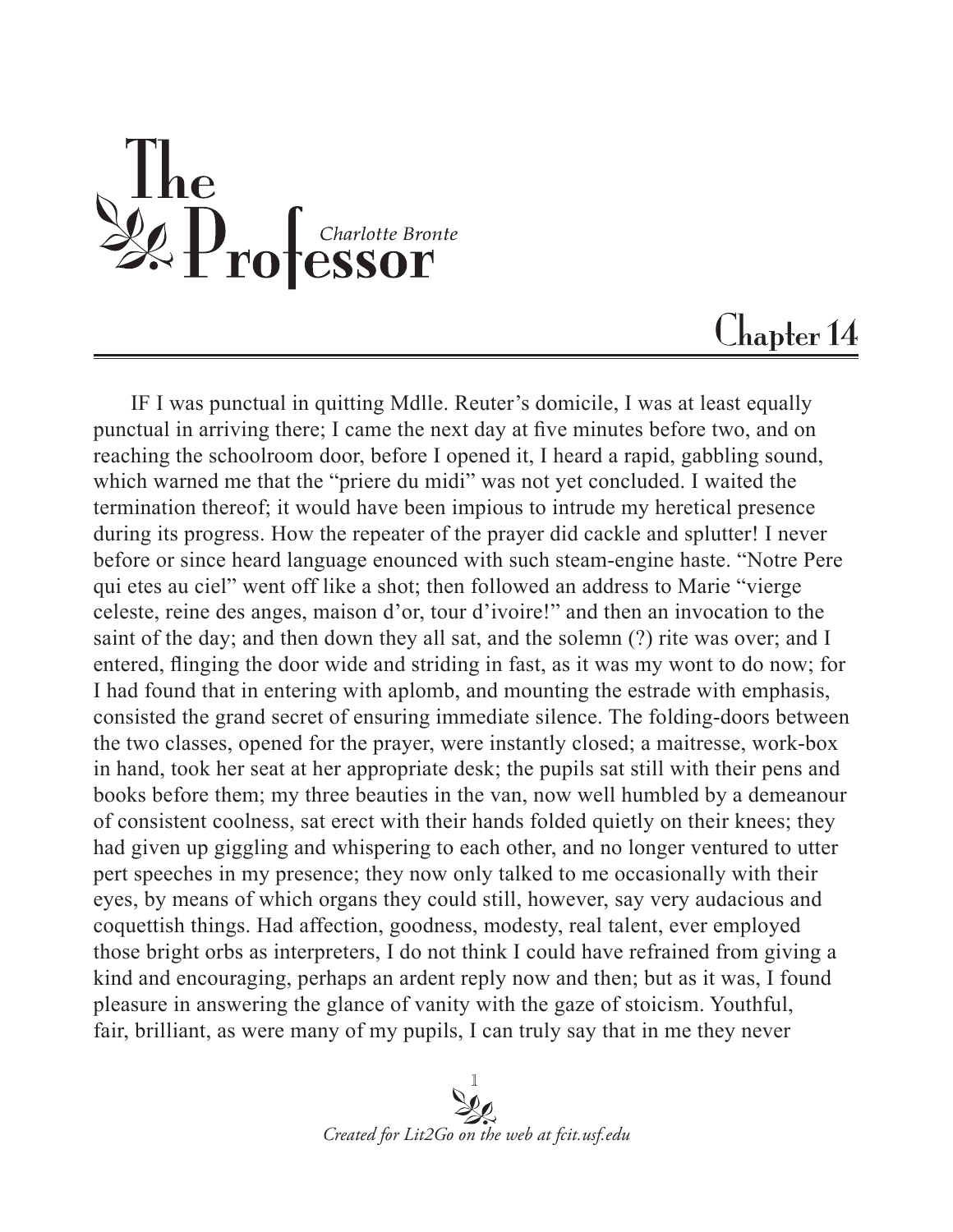saw any other bearing than such as an austere, though just guardian, might have observed towards them. If any doubt the accuracy of this assertion, as inferring more conscientious self-denial or Scipio-like self-control than they feel disposed to give me credit for, let them take into consideration the following circumstances, which, while detracting from my merit, justify my veracity.

Know, O incredulous reader! that a master stands in a somewhat different relation towards a pretty, light-headed, probably ignorant girl, to that occupied by a partner at a ball, or a gallant on the promenade. A professor does not meet his pupil to see her dressed in satin and muslin, with hair perfumed and curled, neck scarcely shaded by aerial lace, round white arms circled with bracelets, feet dressed for the gliding dance. It is not his business to whirl her through the waltz, to feed her with compliments, to heighten her beauty by the flush of gratified vanity. Neither does he encounter her on the smooth-rolled, tree shaded Boulevard, in the green and sunny park, whither she repairs clad in her becoming walking dress, her scarf thrown with grace over her shoulders, her little bonnet scarcely screening her curls, the red rose under its brim adding a new tint to the softer rose on her cheek; her face and eyes, too, illumined with smiles, perhaps as transient as the sunshine of the gala-day, but also quite as brilliant; it is not his office to walk by her side, to listen to her lively chat, to carry her parasol, scarcely larger than a broad green leaf, to lead in a ribbon her Blenheim spaniel or Italian greyhound. No: he finds her in the schoolroom, plainly dressed, with books before her. Owing to her education or her nature books are to her a nuisance, and she opens them with aversion, yet her teacher must instil into her mind the contents of these books; that mind resists the admission of grave information, it recoils, it grows restive, sullen tempers are shown, disfiguring frowns spoil the symmetry of the face, sometimes coarse gestures banish grace from the deportment, while muttered expressions, redolent of native and ineradicable vulgarity, desecrate the sweetness of the voice. Where the temperament is serene though the intellect be sluggish, an unconquerable dullness opposes every effort to instruct. Where there is cunning but not energy, dissimulation, falsehood, a thousand schemes and tricks are put in play to evade the necessity of application; in short, to the tutor, female youth, female charms are like tapestry hangings, of which the wrong side is continually turned towards him; and even when he sees the smooth, neat external surface he so well knows what knots, long stitches, and jagged ends are behind that he has scarce a temptation to admire too fondly the seemly forms and bright colours exposed to general view.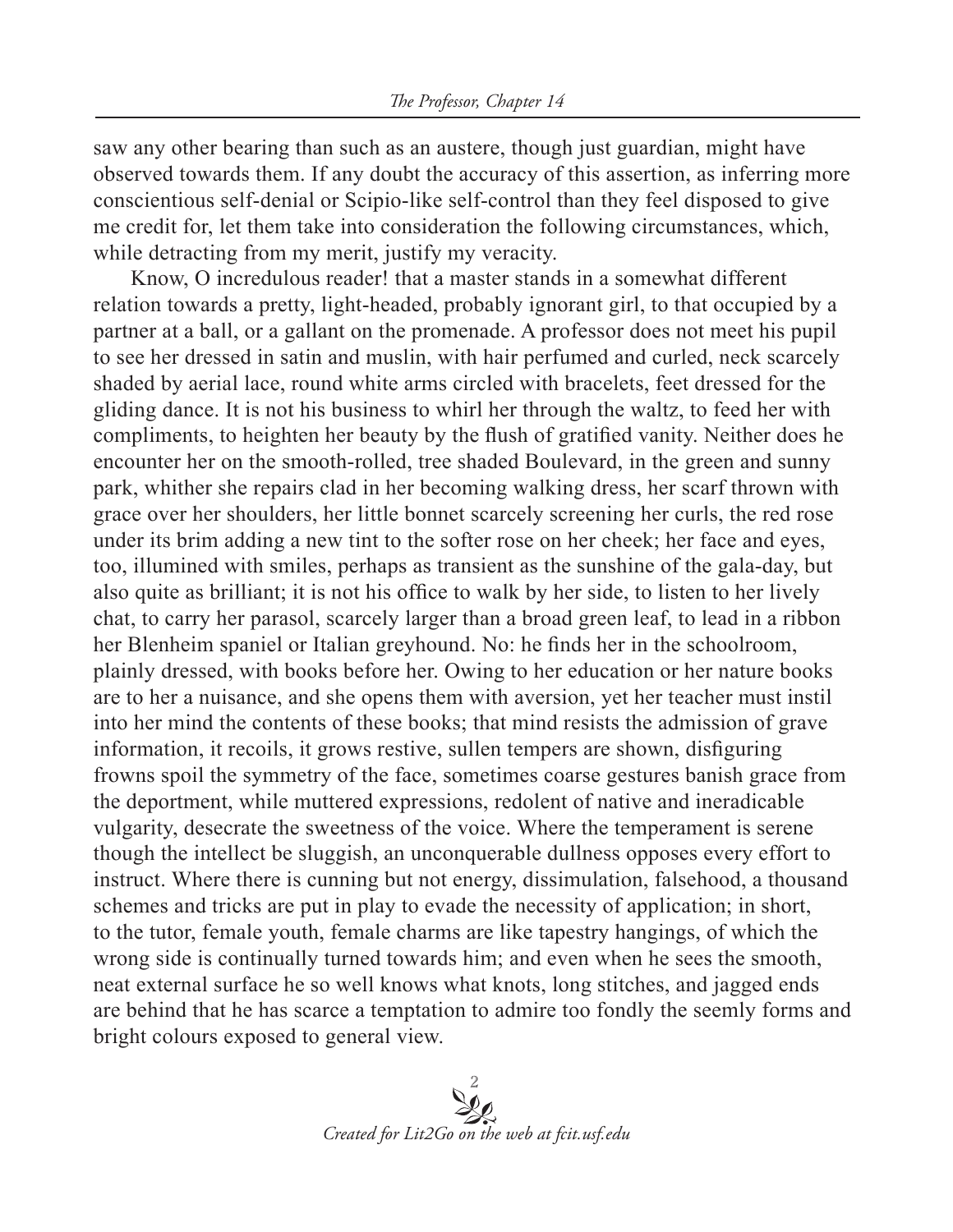Our likings are regulated by our circumstances. The artist prefers a hilly country because it is picturesque; the engineer a flat one because it is convenient; the man of pleasure likes what he calls "a fine woman"—she suits him; the fashionable young gentleman admires the fashionable young lady—she is of his kind; the toil-worn, fagged, probably irritable tutor, blind almost to beauty, insensible to airs and graces, glories chiefly in certain mental qualities: application, love of knowledge, natural capacity, docility, truthfulness, gratefulness, are the charms that attract his notice and win his regard. These he seeks, but seldom meets; these, if by chance he finds, he would fain retain for ever, and when separation deprives him of them he feels as if some ruthless hand had snatched from him his only ewe-lamb. Such being the case, and the ease it is, my readers will agree with me that there was nothing either very meritorious or very marvellous in the integrity and moderation of my conduct at Mdlle. Reuter's pensionnat de demoiselles.

My first business this afternoon consisted in reading the list of places for the month, determined by the relative correctness of the compositions given the preceding day. The list was headed, as usual, by the name of Sylvie, that plain, quiet little girl I have described before as being at once the best and ugliest pupil in the establishment; the second place had fallen to the lot of a certain Leonie Ledru, a diminutive, sharp-featured, and parchment-skinned creature of quick wits, frail conscience, and indurated feelings; a lawyer-like thing, of whom I used to say that, had she been a boy, she would have made a model of an unprincipled, clever attorney. Then came Eulalie, the proud beauty, the Juno of the school, whom six long years of drilling in the simple grammar of the English language had compelled, despite the stiff phlegm of her intellect, to acquire a mechanical acquaintance with most of its rules. No smile, no trace of pleasure or satisfaction appeared in Sylvie's nun-like and passive face as she heard her name read first. I always felt saddened by the sight of that poor girl's absolute quiescence on all occasions, and it was my custom to look at her, to address her, as seldom as possible; her extreme docility, her assiduous perseverance, would have recommended her warmly to my good opinion; her modesty, her intelligence, would have induced me to feel most kindly—most affectionately towards her, notwithstanding the almost ghastly plainness of her features, the disproportion of her form, the corpse-like lack of animation in her countenance, had I not been aware that every friendly word, every kindly action, would be reported by her to her confessor, and by him misinterpreted and poisoned. Once I laid my hand on her head, in token of approbation; I thought Sylvie was going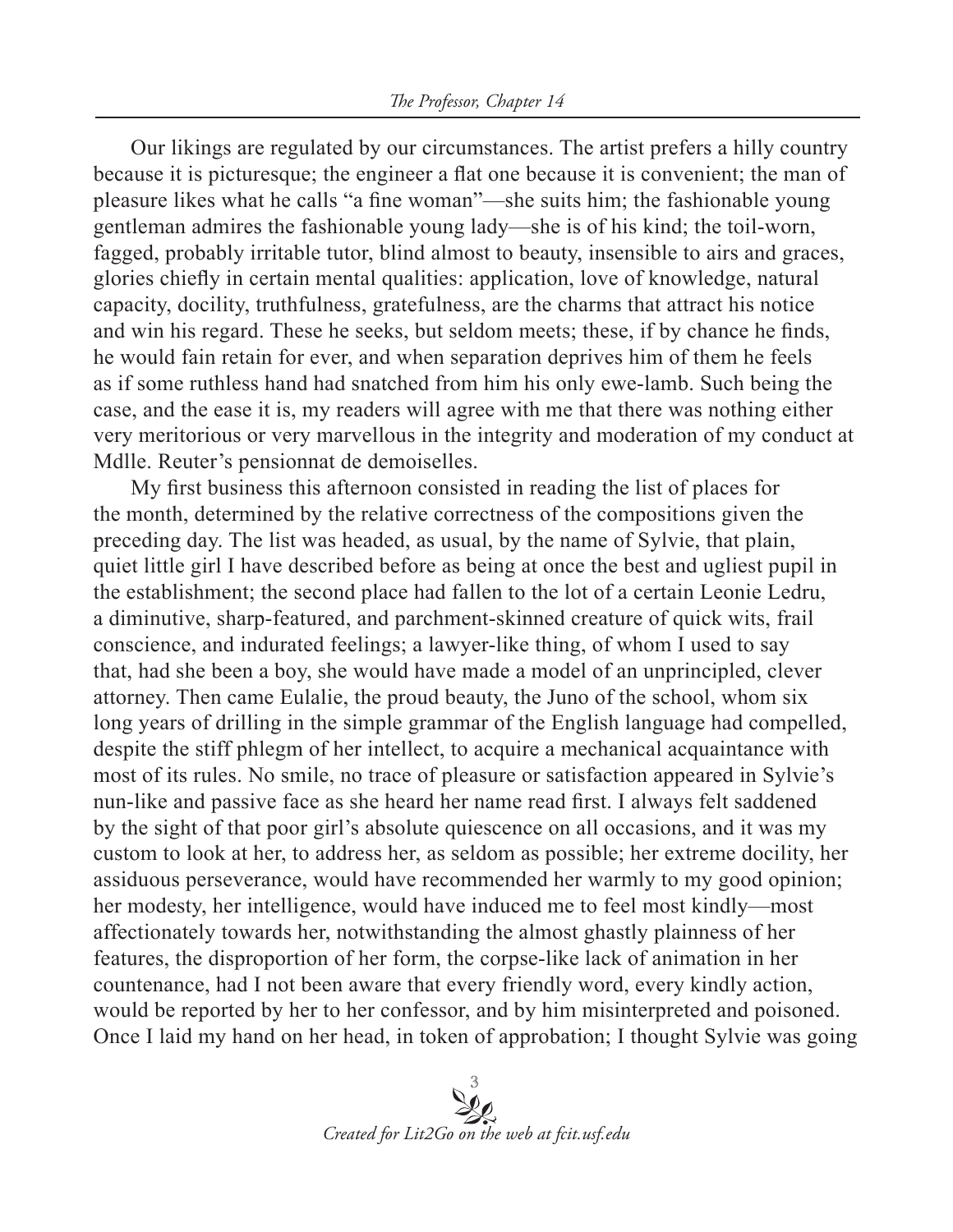to smile, her dim eye almost kindled; but, presently, she shrank from me; I was a man and a heretic; she, poor child! a destined nun and devoted Catholic: thus a four-fold wall of separation divided her mind from mine. A pert smirk, and a hard glance of triumph, was Leonie's method of testifying her gratification; Eulalie looked sullen and envious—she had hoped to be first. Hortense and Caroline exchanged a reckless grimace on hearing their names read out somewhere near the bottom of the list; the brand of mental inferiority was considered by them as no disgrace, their hopes for the future being based solely on their personal attractions.

This affair arranged, the regular lesson followed. During a brief interval, employed by the pupils in ruling their books, my eye, ranging carelessly over the benches, observed, for the first time, that the farthest seat in the farthest row—a seat usually vacant—was again filled by the new scholar, the Mdlle. Henri so ostentatiously recommended to me by the directress. To-day I had on my spectacles; her appearance, therefore, was clear to me at the first glance; I had not to puzzle over it. She looked young; yet, had I been required to name her exact age, I should have been somewhat nonplussed; the slightness of her figure might have suited seventeen; a certain anxious and pre-occupied expression of face seemed the indication of riper years. She was dressed, like all the rest, in a dark stuff gown and a white collar; her features were dissimilar to any there, not so rounded, more defined, yet scarcely regular. The shape of her head too was different, the superior part more developed, the base considerably less. I felt assured, at first sight, that she was not a Belgian; her complexion, her countenance, her lineaments, her figure, were all distinct from theirs, and, evidently, the type of another race—of a race less gifted with fullness of flesh and plenitude of blood; less jocund, material, unthinking. When I first cast my eyes on her, she sat looking fixedly down, her chin resting on her hand, and she did not change her attitude till I commenced the lesson. None of the Belgian girls would have retained one position, and that a reflective one, for the same length of time. Yet, having intimated that her appearance was peculiar, as being unlike that of her Flemish companions, I have little more to say respecting it; I can pronounce no encomiums on her beauty, for she was not beautiful; nor offer condolence on her plainness, for neither was she plain; a careworn character of forehead, and a corresponding moulding of the mouth, struck me with a sentiment resembling surprise, but these traits would probably have passed unnoticed by any less crotchety observer.